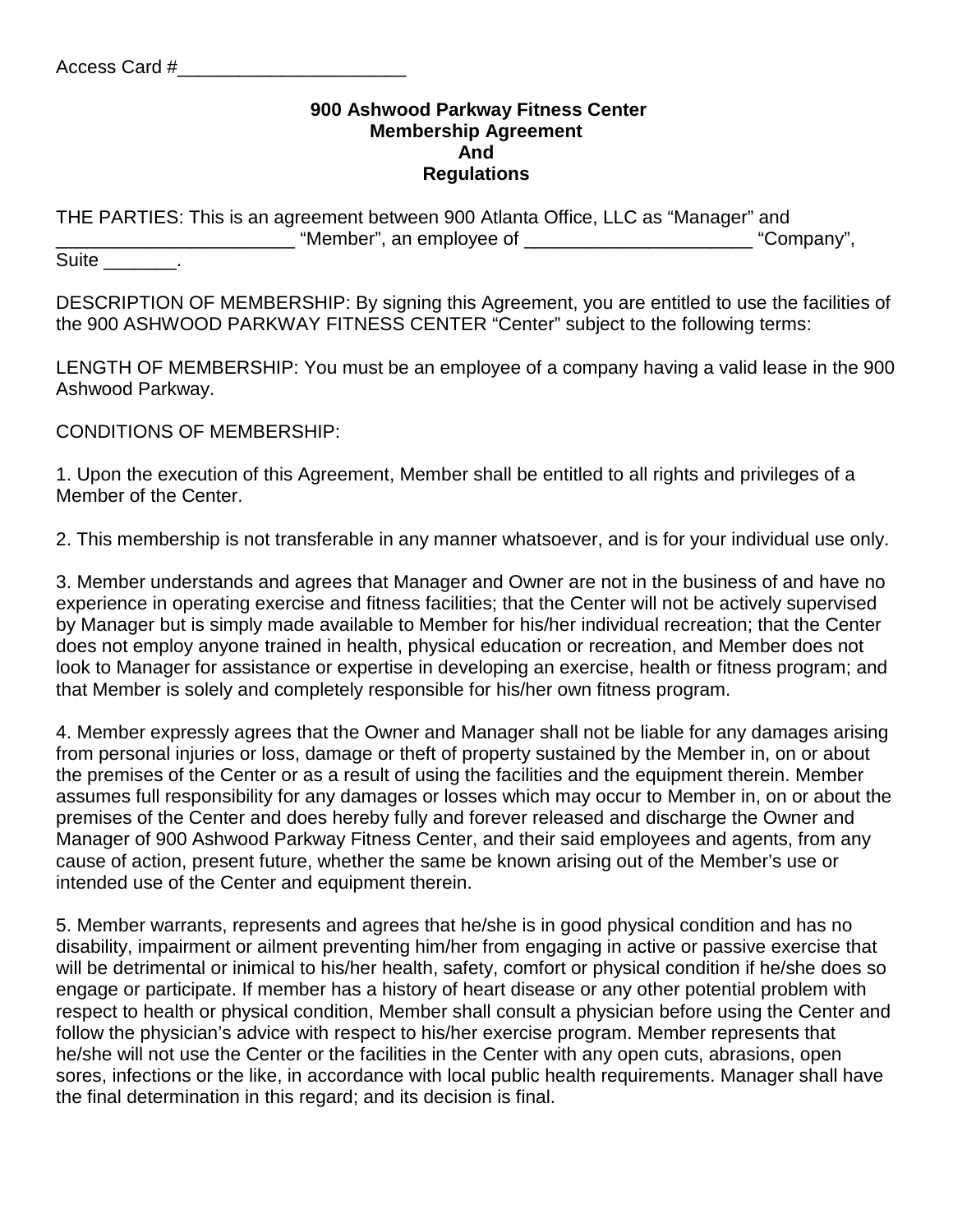6. Each Member is responsible for his/her own personal property. The Owner and Manager, and their respective officers, employees and agents, shall not be responsible for damaged, lost or stolen articles of clothing or any other property of any Member. Lockers are provided ONLY while Member is using the Center. Any property of any Member left overnight, including locks, may be removed.

7. Member agrees to conduct himself/herself in a quiet and well-mannered fashion when in or about the Center so as not to cause any disturbance which would interfere with the enjoyment and effective use of the Center by other Members. Under no circumstances will Member foul, loud, abusive or slanderous language, or harass, molest, badger or solicit other Members. Member agrees to abide by all rules and regulations promulgated by Owner and Manger all of the terms and conditions contained herein. Manager reserves the right to terminate this agreement and cancel any and all rights to use the Center should Member fail to abide by such rules or the terms and conditions contained herein.

8. Member agrees to utilize the equipment properly and avoid careless use of equipment Members are encouraged to either place a towel on the part of the equipment that may come in contact with the skin or, after using, wipe dry the equipment that may become wet from perspiration. Under no circumstance shall Member move exercise equipment in any manner not authorized in writing by manager. Movable equipment, such as free weights, should be returned to their designated location.

9. Member agrees to report immediately any malfunction, problem or damage to the equipment that is out of order. Manager shall have the exclusive right to arrange for repair of equipment that is out of order.

10. NO GUESTS WILL BE PERMITTED IN THE CENTER. Personal fitness trainers or instructors are not permitted in the Center without prior written consent of the Manager. Each member must be an employee of a company that has a valid lease in the 900 Ashwood Parkway building. MEMBERSHIP DOES NOT INCLUDE FAMILY MEMBERS. ANY VIOLATION OF THIS RULE IS CAUSE FOR MEMBERSHIP TERMINATION.

11. The Center will be available for use between the hours of 6:00am and 11:00pm Monday through Friday and between 8:00am and 1:00pm Saturday. Access to the Center will be available at such times by use of a Membership Access Key. An Access Key is required for entrance in to the Center.

12. Members shall wear appropriate clothing including soft soled athletic shoes.

## **13. THERE SHALL BE NO SMOKING OR ALCOHOLIC BEVERAGES ALLOWED IN ANY PART OF THE CENTER BY ANY PERSON.**

14. No food or drinks (except for enclosed plastic water sip-bottles) are allowed in the Center.

15. Member shall not loiter or use the other common areas of the 900 Ashwood Parkway Building while in gym or running clothes.

16. Manager reserves right to amend or add to these rules and conditions as it may deem necessary for proper management of the Center.

17. Membership includes use of all Centers' facilities. Manager shall have right to add to, change, remove, move, eliminate or modify the equipment, facilities or services in the Center in any manner deemed necessary.